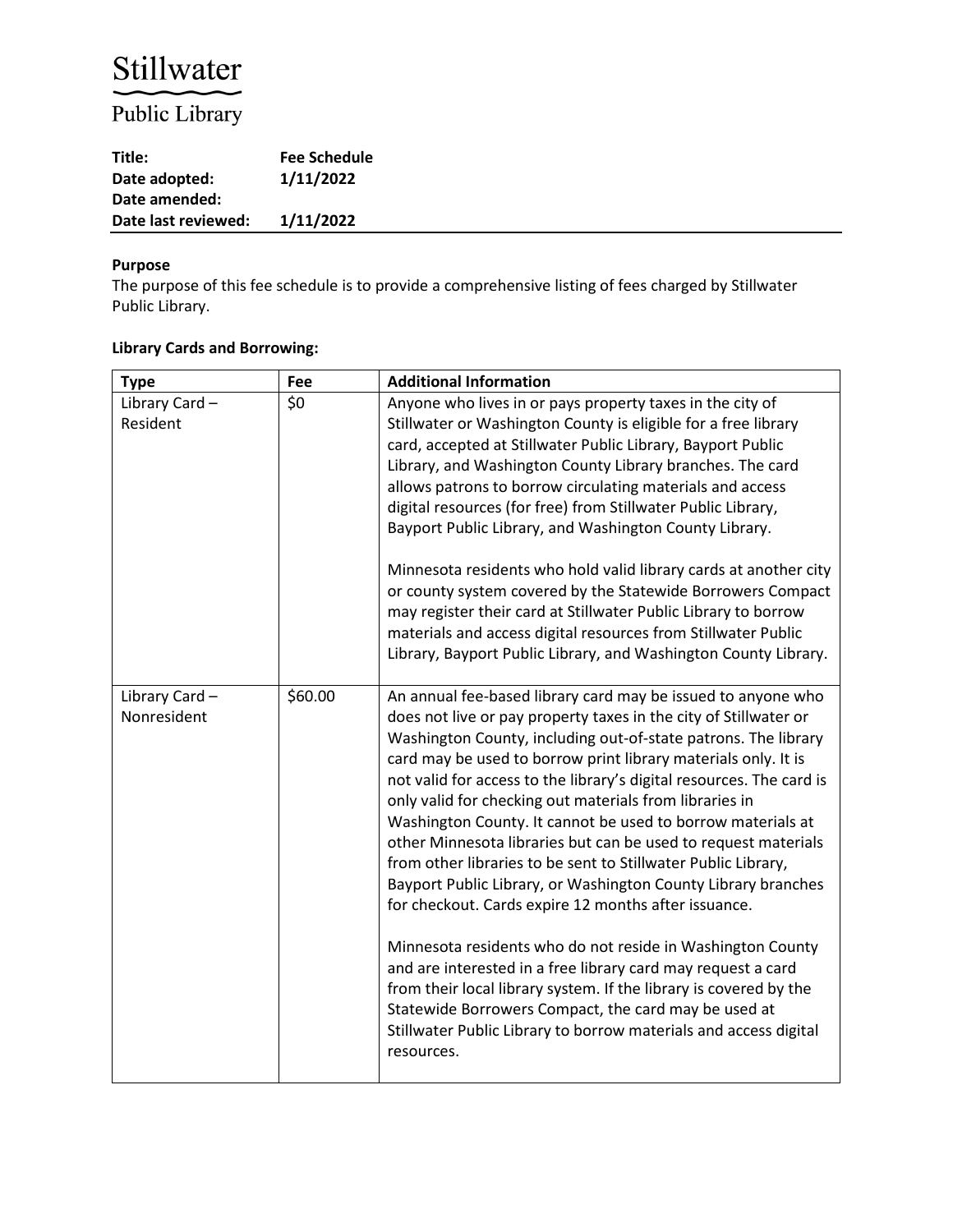| Library Card-<br>Institutional | \$0                                            | Nonprofit organizations or institutions, governmental units,<br>civic organizations, or businesses located within the city of<br>Stillwater may register for an institutional library card. Cards<br>allow free access to the circulating materials and digital<br>resources of Stillwater Public Library, Bayport Public Library,<br>and Washington County Library.<br>Library cards are issued by Stillwater Public Library to the chief<br>executive officer or designated representative of an<br>organization. In order to obtain an institutional library card, a<br>letter of request is to be written on the organization's<br>letterhead stationery and signed by the chief executive office<br>or designated representative. The card is valid for one year.<br>Minnesota organizations that are not located in the city of<br>Stillwater may apply for an institutional card at the library in<br>the county or city where the organization is located. The issued<br>card may then be registered at Stillwater Public Library for use.<br>The card must be renewed yearly. |
|--------------------------------|------------------------------------------------|----------------------------------------------------------------------------------------------------------------------------------------------------------------------------------------------------------------------------------------------------------------------------------------------------------------------------------------------------------------------------------------------------------------------------------------------------------------------------------------------------------------------------------------------------------------------------------------------------------------------------------------------------------------------------------------------------------------------------------------------------------------------------------------------------------------------------------------------------------------------------------------------------------------------------------------------------------------------------------------------------------------------------------------------------------------------------------------|
| <b>Overdue Fees</b>            | \$0                                            | The library does not charge overdue fees.                                                                                                                                                                                                                                                                                                                                                                                                                                                                                                                                                                                                                                                                                                                                                                                                                                                                                                                                                                                                                                              |
| Lost/Damaged Fees              | Varies by                                      | Fees are charged for lost or damaged items in accordance with                                                                                                                                                                                                                                                                                                                                                                                                                                                                                                                                                                                                                                                                                                                                                                                                                                                                                                                                                                                                                          |
|                                | items                                          | the schedule under Replacement and Repair Charges.                                                                                                                                                                                                                                                                                                                                                                                                                                                                                                                                                                                                                                                                                                                                                                                                                                                                                                                                                                                                                                     |
| Interlibrary Loans             | Determined<br>by the<br>lending<br>institution | Items not owned by Stillwater Public Library, Bayport Public<br>Library, or Washington County Library may be requested by<br>interlibrary loan. There is no charge for interlibrary loan<br>service; however, fees charged by the lending library may be<br>passed on to the patron.                                                                                                                                                                                                                                                                                                                                                                                                                                                                                                                                                                                                                                                                                                                                                                                                   |

#### **Replacement and Repair Charges:**

All replacements for lost or damaged materials will be purchased by Stillwater Public Library. Due to the nature and costs of processing, the library will accept outside replacements only if the selector or Circulation Services Lead has approved an exception that meets collection development guidelines.

Patrons will be charged for lost or damaged items according to the following process:

- 1. The purchase price is listed in the circulation system database.
- 2. If no purchase price is listed in the database or if a piece of a multi-part set can be replaced individually, patrons will be charged the replacement list price as set by the appropriate vendor.
- 3. If no purchase price is recorded in the places listed above, patrons will be charged according to the standard list below.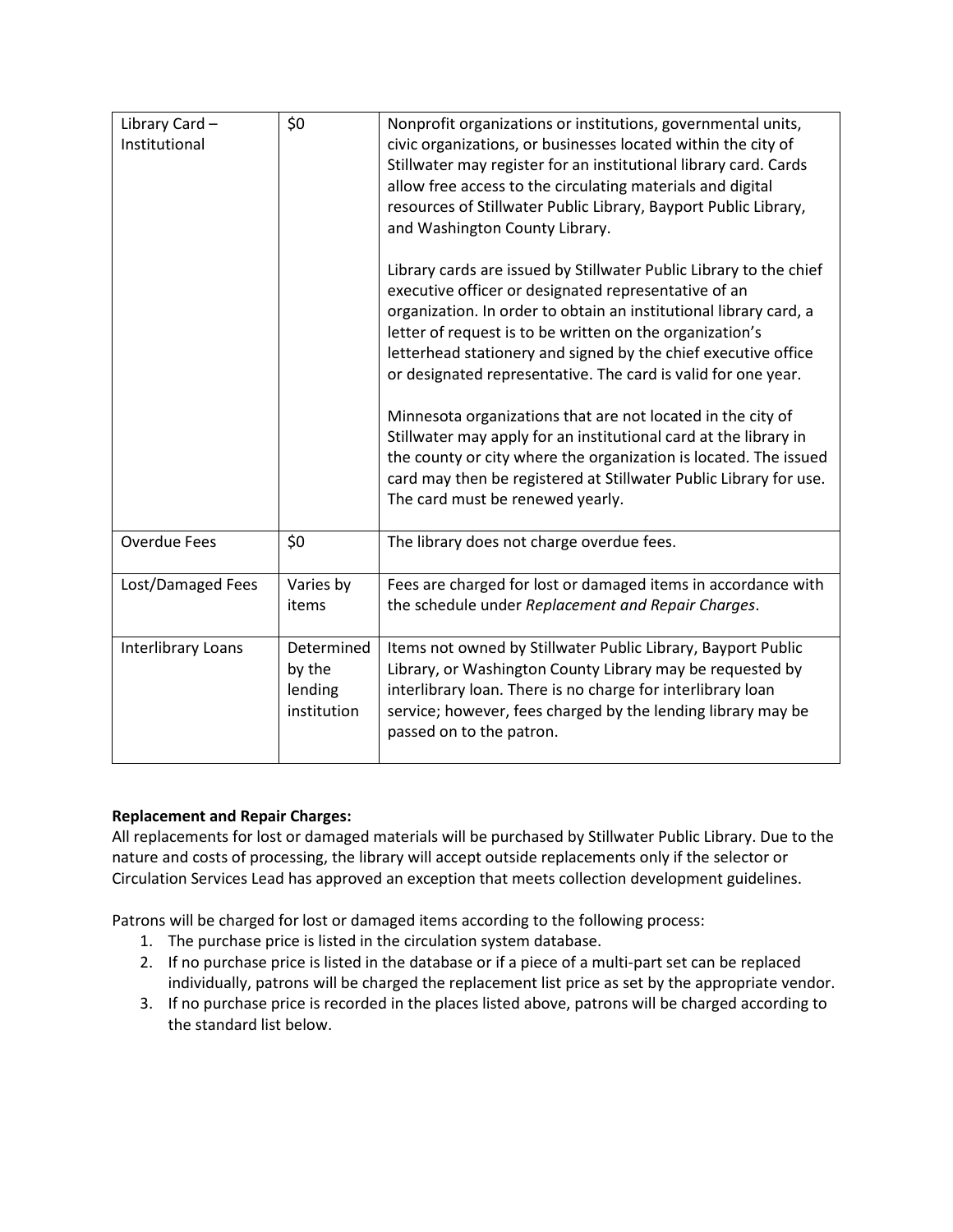| <b>Material Type</b>                                                           | Fee                                                                               |
|--------------------------------------------------------------------------------|-----------------------------------------------------------------------------------|
| Group 1: magazines                                                             | \$4.00/item                                                                       |
| Group 2: music CDs; kits                                                       | \$15.00/item                                                                      |
| Group 3: books                                                                 | \$20.00/item                                                                      |
| Group 4: DVDs                                                                  | \$25.00/item                                                                      |
| Group 5: audiobooks                                                            | \$50.00/item                                                                      |
| Group 6: reference, professional collection                                    | \$75.00/item                                                                      |
| Group 7: book club kit (10+ books, plus reading guides); memory<br>minder kit  | \$150.00/kit                                                                      |
| Group 8: St. Croix Collection materials                                        | List/appraised price<br>(default \$100 in lieu of<br>list/appraised price)        |
| Group 9: telescope kits; hotspots; laptops; tech devices and<br>other hardware | Current replacement value as<br>determined by<br><b>Stillwater Public Library</b> |
| Group 10: interlibrary loan item                                               | Determined by lending institution                                                 |

Patrons with unpaid charges may be blocked from checking out additional items until the charges are resolved.

Unpaid replacement and repair charges of more than \$50 are sent to Washington County Financial Services for debt collection thirty days after the billing notice is sent.

If reasonable cause is shown, replacement and repair charges for Stillwater Public Library items may be upheld, reduced, or canceled at the discretion of Stillwater Public Library staff. Library Assistants may reduce or waive charges up to \$25. The Circulation Services Lead has the authority to reduce or waive charges up to a limit of \$50. If the requested reduction is more than \$50, the selector or Library Director must be consulted and approve any reduction greater than \$50.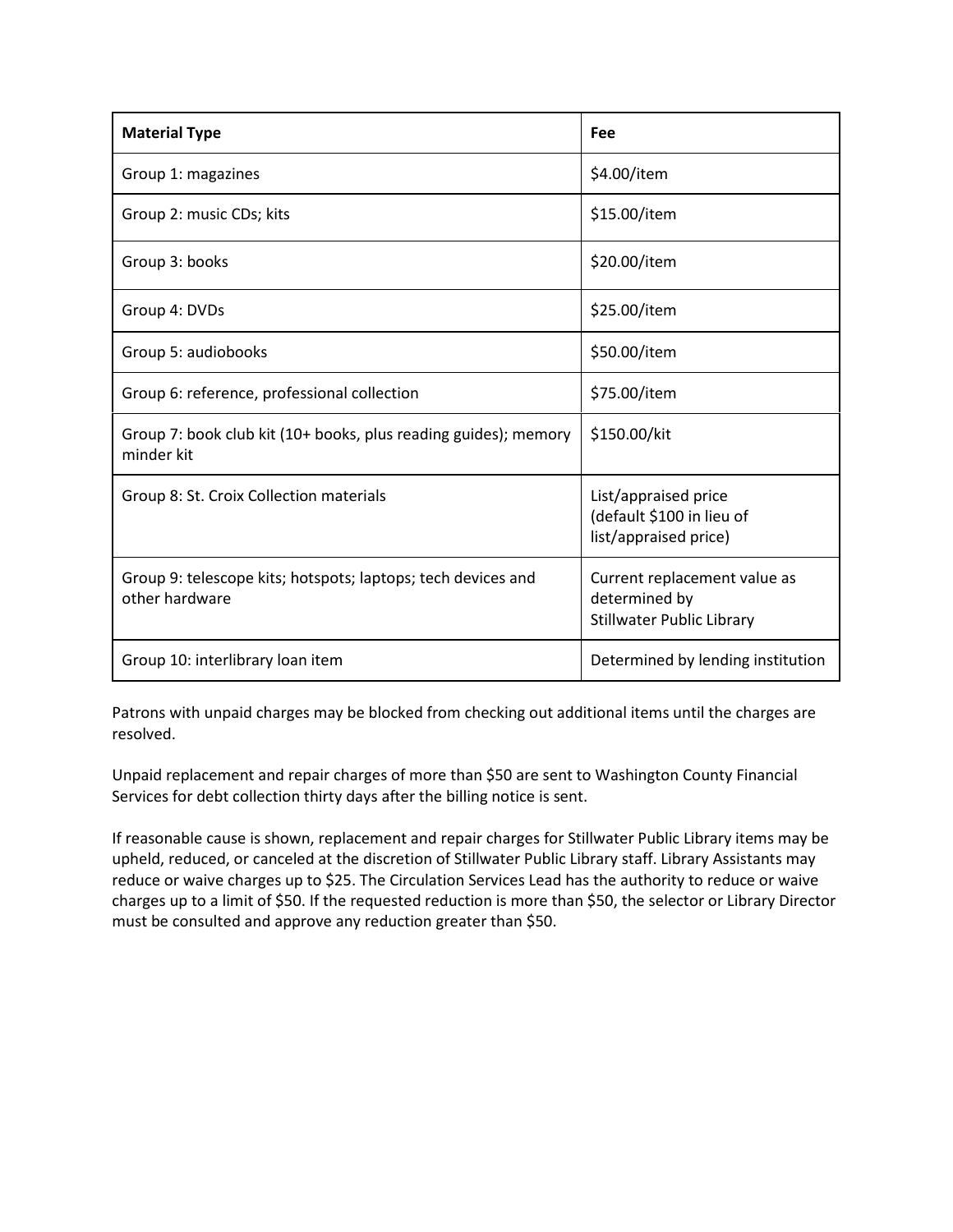## **Meeting Room Fees:**

|                                                                                                  | <b>Room Rental Fees</b> |                                                                       |                  |                              |
|--------------------------------------------------------------------------------------------------|-------------------------|-----------------------------------------------------------------------|------------------|------------------------------|
|                                                                                                  | Non-profits,            |                                                                       | For-Profit       |                              |
|                                                                                                  | Government,             |                                                                       | Organizations    |                              |
|                                                                                                  | <b>Community Groups</b> |                                                                       |                  |                              |
|                                                                                                  | Library                 | Library                                                               | <b>All Times</b> |                              |
| Room                                                                                             | Open                    | Closed*                                                               |                  | <b>Room Set-Up Fees</b>      |
| Conference Room                                                                                  | \$0/hour                | \$30.00                                                               | \$30.00          | Standard: \$0                |
|                                                                                                  |                         | per hour                                                              | per hour         | <b>Custom: Not Available</b> |
| Margaret Rivers A                                                                                | \$0/hour                | \$30.00                                                               | \$30.00          | Standard: \$0                |
|                                                                                                  |                         | per hour                                                              | per hour         | <b>Custom: Not Available</b> |
| <b>Margaret Rivers B</b>                                                                         | \$0/hour                | \$30.00                                                               | \$30.00          | Standard: \$0                |
|                                                                                                  |                         | per hour                                                              | per hour         | Custom: \$25.00              |
| <b>Margaret Rivers</b>                                                                           | \$0/hour                | \$60.00                                                               | \$60.00          | Standard: \$0                |
| A&B                                                                                              |                         | per hour                                                              | per hour         | Custom: \$25.00              |
| *Closed Rate Exemption: The Library Closed rate is waived for the City of Stillwater, Friends of |                         |                                                                       |                  |                              |
| Stillwater Public Library, and Stillwater Public Library Foundation.                             |                         |                                                                       |                  |                              |
|                                                                                                  |                         |                                                                       |                  |                              |
| No-show Fees                                                                                     | \$40.00                 | A no-show fee will be charged unless a cancellation has been verified |                  |                              |
|                                                                                                  |                         | the business day prior to the reserved date. Any outstanding no-      |                  |                              |
|                                                                                                  |                         | show fees must be paid before a new reservation is made.              |                  |                              |

#### **Miscellaneous Fees:**

| Fee    | <b>Additional Information</b>                                                                                                                                                                                                                                                                                                                                                                                                                                                    |
|--------|----------------------------------------------------------------------------------------------------------------------------------------------------------------------------------------------------------------------------------------------------------------------------------------------------------------------------------------------------------------------------------------------------------------------------------------------------------------------------------|
| \$0.10 |                                                                                                                                                                                                                                                                                                                                                                                                                                                                                  |
| \$0.25 |                                                                                                                                                                                                                                                                                                                                                                                                                                                                                  |
| \$2.00 |                                                                                                                                                                                                                                                                                                                                                                                                                                                                                  |
| \$5.00 |                                                                                                                                                                                                                                                                                                                                                                                                                                                                                  |
| \$3.00 |                                                                                                                                                                                                                                                                                                                                                                                                                                                                                  |
| \$2.00 |                                                                                                                                                                                                                                                                                                                                                                                                                                                                                  |
| \$0    | Photography is allowed at the library at no fee. All<br>photography must occur in accordance with the Public<br>Conduct in the Library Policy. Staff may terminate any<br>photo session that appears to compromise public safety<br>or security or violates a library policy. The use of<br>additional equipment, such as tripods and lighting, is not<br>permitted.<br>Library users should not be captured in photographs<br>without their permission. People photographing on |
|        |                                                                                                                                                                                                                                                                                                                                                                                                                                                                                  |